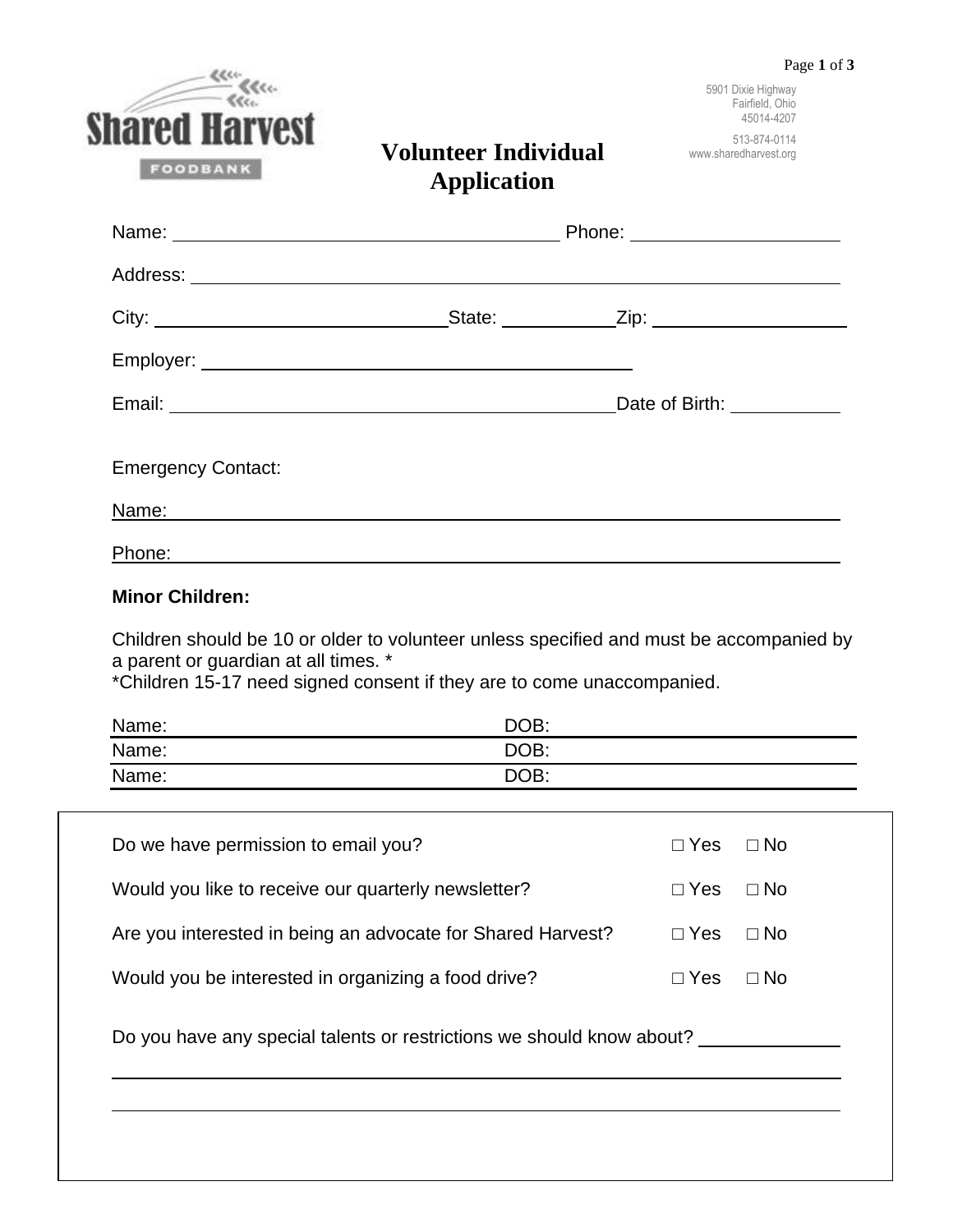

# **FOODBANK DISTRIBUTION CENTER GUIDELINES**

## **To ensure the safety and security of our staff, volunteers, guests, and property – THE FOLLOWING ACTIVITIES ARE STRICTLY PROHIBITED:**

- Unauthorized entry in restricted areas
- Sitting, standing, and/or climbing on product or shelving
- Eating, drinking, or chewing gum
- Use of tobacco or other nicotine products
- Bags or carriers containing personal belongings
- Consumption of products that are property of the organization
- Personal cell phone use
- Operating equipment without proper certification or authorization
- Improper use of equipment
- Profane language
- Disrespectful or careless behavior
- Improper attire

I have read, understand, and agree to follow the Distribution Center Guidelines listed above. I also understand that violation of these guidelines may result in corrective action up to and including termination of volunteer duties.